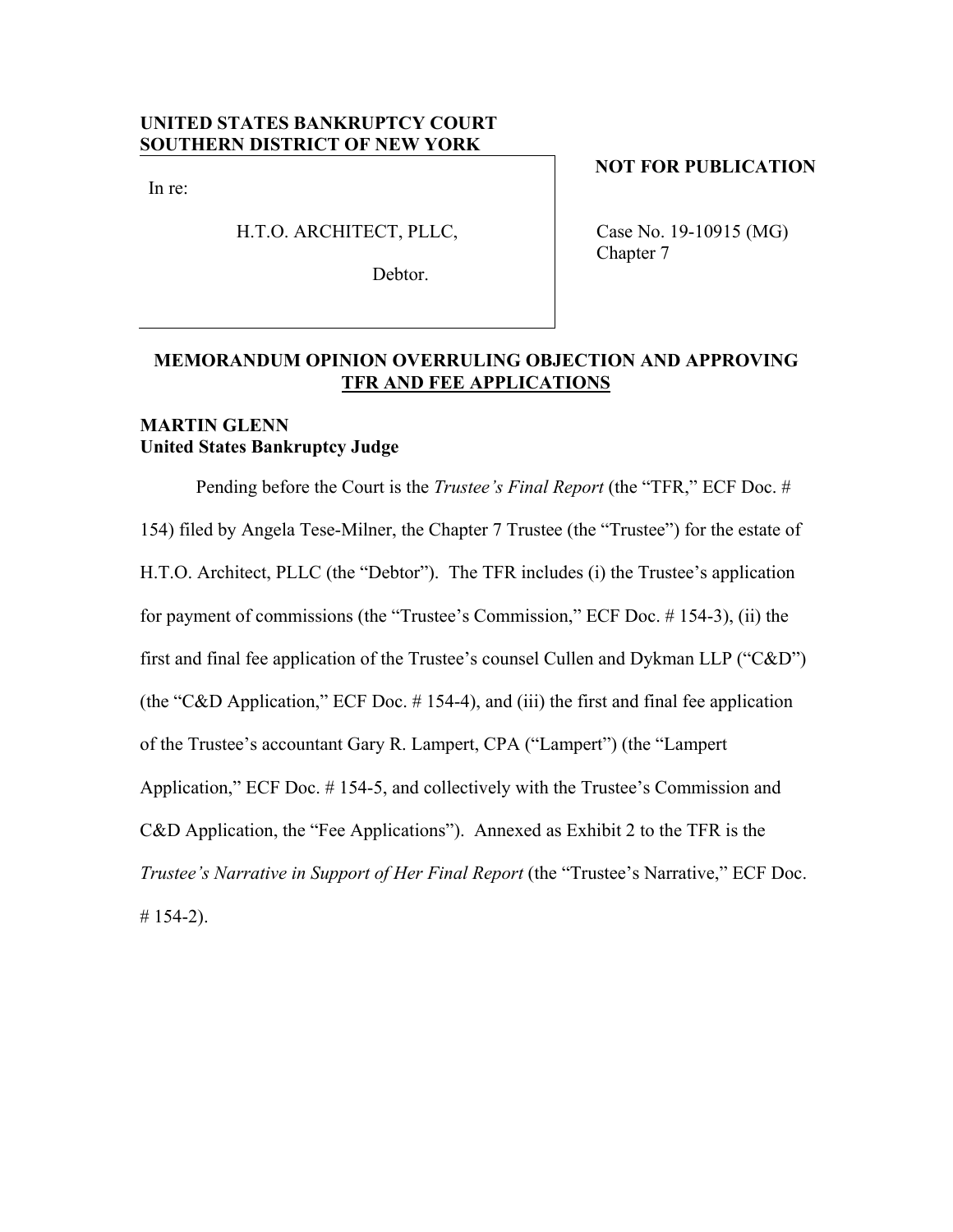The fees and expenses requested in the Fee Applications presently before the Court are summarized below<sup>1</sup>:

| <b>Application</b>      | <b>Fees</b><br><b>Requested</b> | <b>Interim Fees</b><br><b>Paid to Date</b> | <b>Expenses</b><br><b>Requested</b> | <b>Interim</b><br><b>Expenses</b><br>Paid to<br><b>Date</b> |
|-------------------------|---------------------------------|--------------------------------------------|-------------------------------------|-------------------------------------------------------------|
| Trustee's<br>Commission | \$21,131.69                     | \$0.00                                     | \$0.00                              | \$0.00                                                      |
| C&D<br>Application      | \$133,566.00                    | \$0.00                                     | \$3,827.97                          | \$0.00                                                      |
| Lampert<br>Application  | \$28,492.00                     | \$0.00                                     | \$331.80                            | \$0.00                                                      |

The objection deadline was January 24, 2022. (*See* ECF Doc. # 155.) A former employee of the Debtor filed a timely objection to the TFR ("Objection," ECF Doc. # 157), and the Trustee filed a response ("Response," ECF Doc. # 158). The Objection characterizes the Trustee's proposed distribution as a "settlement" to which he objects, arguing that the priority claim of the New York State Department of Labor should be paid in full. (Objection at 1.) But there is no "settlement" here; rather, the Trustee proposes to pay all claims according to the priorities set forth in the Bankruptcy Code. Unfortunately, after payment of secured claims and administrative expenses, there is only a small amount available for a pro rata distribution to priority claimants.

<sup>1</sup> A final fee application by special litigation counsel, McGrail & Benzinger LLP, in the amount of \$37,372.00 for fees and \$715.47 for expenses, was previously approved in an Order dated November 2, 2021. (*See* ECF Doc. # 153.)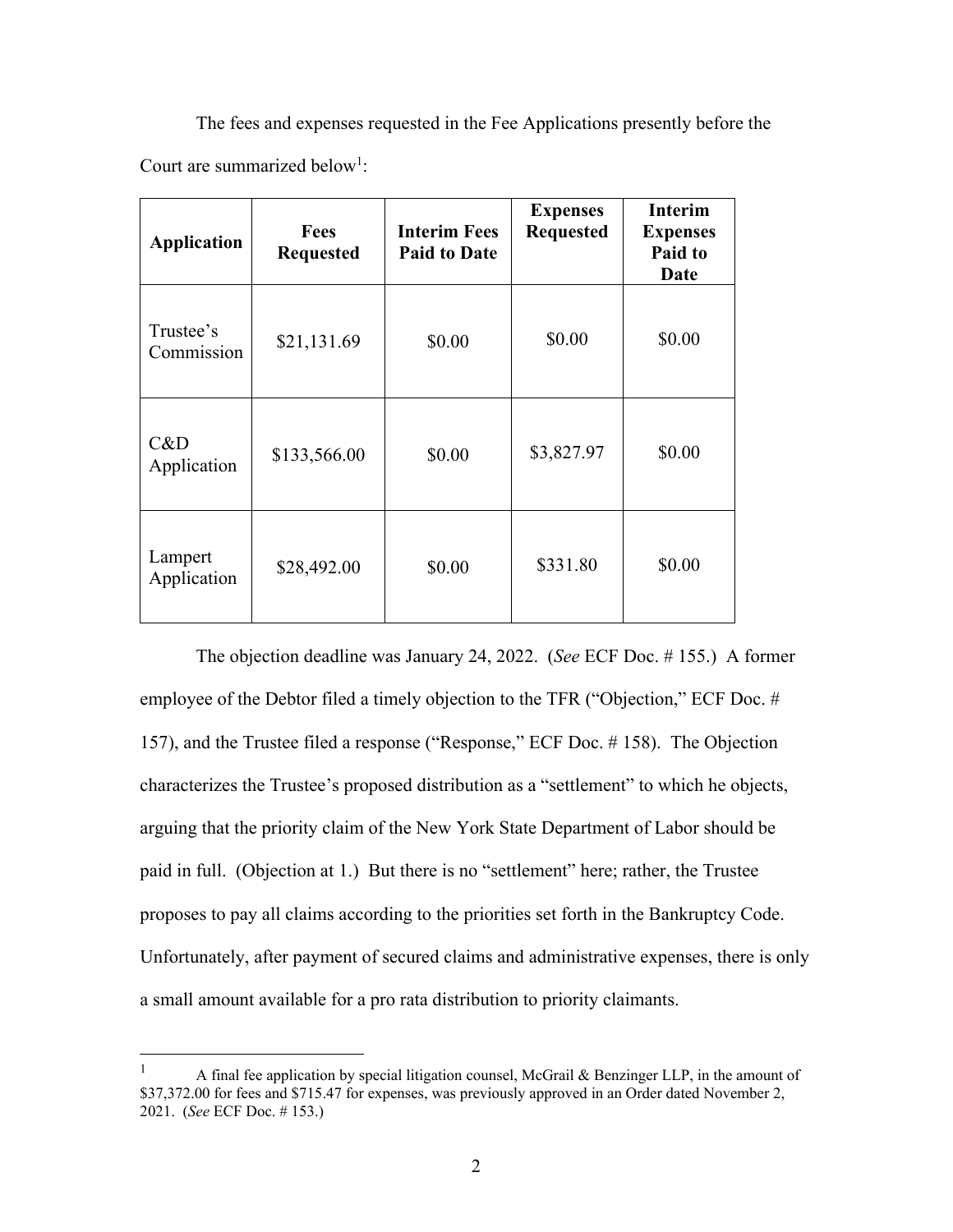Therefore, for the reasons provided below, the Objection is **OVERRULED** and the TFR and Fee Applications are **APPROVED** to the extent provided herein.

## **I. BACKGROUND**

#### **A. General Case Background**

On March 28, 2019, the Debtor filed a voluntary petition for relief under chapter 11 of the Bankruptcy Code. (TFR ¶ 1.) On January 10, 2020, the case was converted to a case under chapter 7. (*Id.*) Jill Mazer-Marino was initially appointed as the trustee (the "Predecessor Trustee"), and, after the Predecessor Trustee resigned, the Trustee was appointed as successor trustee on October 29, 2020. (Trustee's Narrative ¶ 1; C&D Application  $\P$  8.)

Upon the application of the Predecessor Trustee and by order entered January 27, 2020 (ECF Doc. # 47), this Court authorized the Predecessor Trustee to retain and employ C&D as general counsel to the Predecessor Trustee, effective as of January 13, 2020. (C&D Application ¶ 7.) After the Trustee was appointed as successor Trustee, an amended retention order was entered to reflect that C&D was retained as general counsel to the Trustee, effective as of October 29, 2020. (ECF Doc. # 110.)

On January 27, 2020, the Court entered an order approving the employment of Lampert as the Predecessor Trustee's accountant, effective as of January 23, 2020. (ECF Doc. # 48.) On April 6, 2021, an amended order was entered to approve Lampert as accountant to the Trustee, effective as of October 29, 2020. (ECF Doc. # 111.)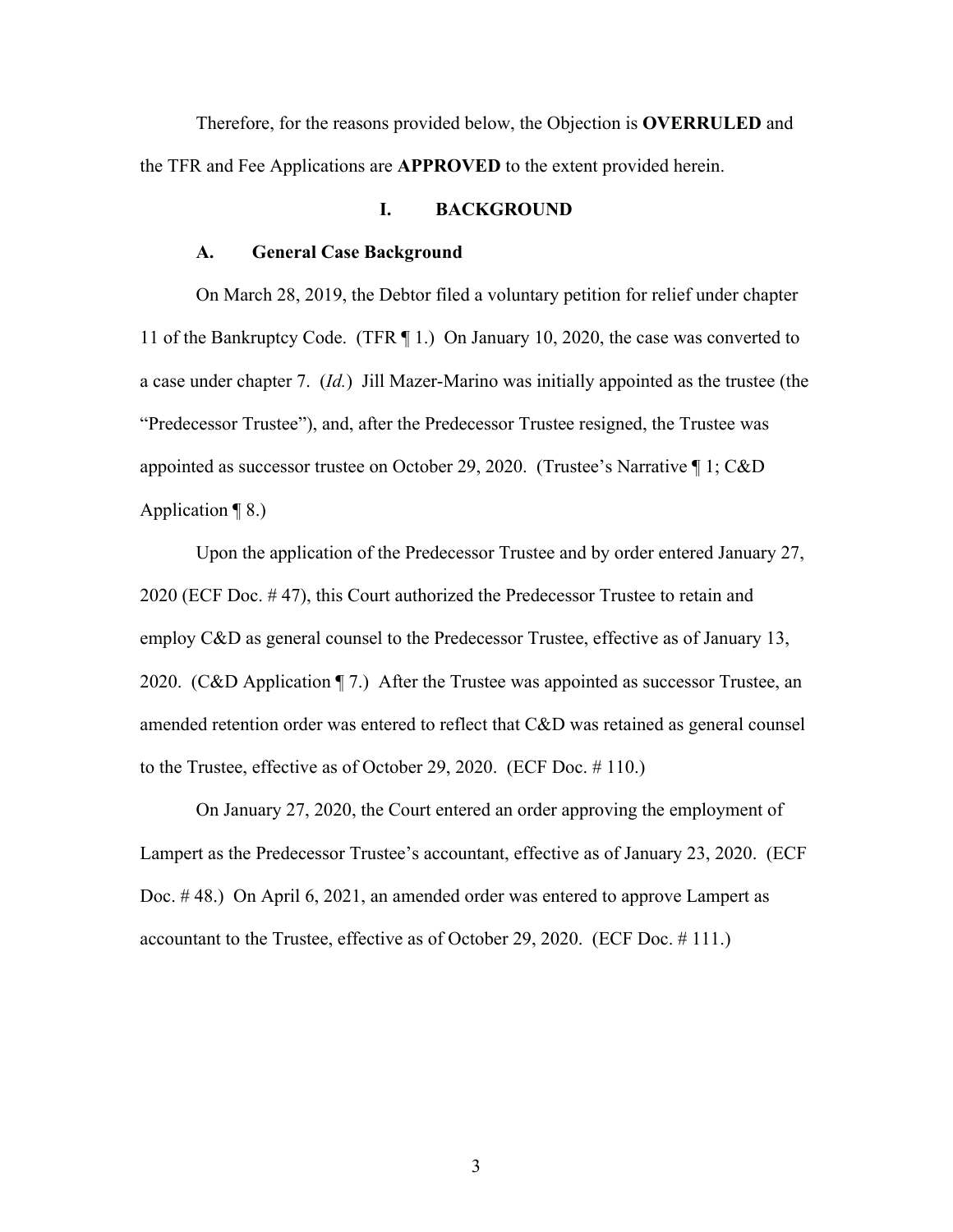### **B. The TFR**

As of November 23, 2021, the Trustee had collected total funds of \$359,633.73. (TFR ¶ 4.) Of this amount, approximately \$290,000 was recovered as avoidable transfers for the benefit of the Debtor's estate. (C&D Application ¶ 13.) The Trustee has disbursed funds totaling \$4,442.49 for certain administrative expenses and bank service fees, leaving a balance of \$355,191.24 for disbursement. (TFR ¶ 4.) The Trustee states that after paying chapter 7 administrative expenses and secured claims, there are insufficient funds to pay chapter 11 administrative expenses and priority claims in full. (Trustee's Narrative ¶ 3.) Therefore, general unsecured creditors will not receive a distribution. (*Id.*) The Trustee further explains that the Debtor's estate would have been administratively insolvent were it not for the successful efforts of the Trustee and the retained professionals. (*Id.* at ¶ 4.)

### **C. The Objection and Response**

On January 19, 2022, a former employee of the Debtor filed the Objection requesting that the Court "amend the proposed settlement in favor of paying the full claims of the" New York State Department of Labor. (Objection at 1.) The former employee states that he was "the victim of the unscrupulous and rapacious labor practices HTO engaged in" including "the practice of knowingly and deliberately failing to vest employee contributions to their 401k program." (*Id.*) The Objection further states that the New York State Department of Labor investigated the labor violation claims and found them credible and widespread, and it would be in the interest of justice to support the New York State Department of Labor. (*Id.*)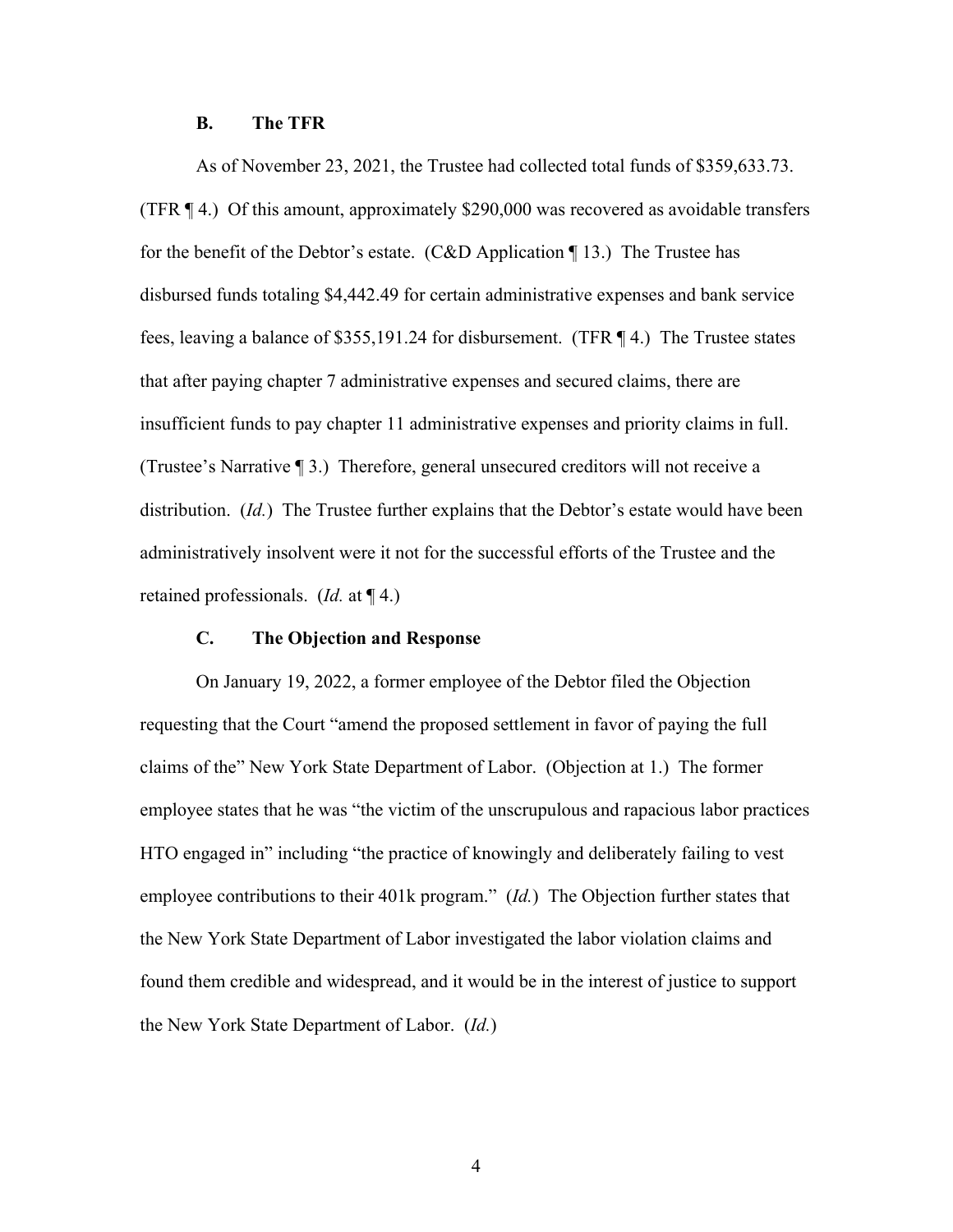In its Response, the Trustee states that she seeks to pay the New York State Department of Labor in full on its filed administrative expense, in the amount of \$6,083.06. (Response ¶¶ 7, 8; *see also* TFR at 18.) The Trustee also states that she will provide a partial payment on the New York State Department of Labor's priority claim for unemployment contributions that is *pari passu* with other filed and allowed priority claims. (Response ¶ 8.) The TFR provides that the New York State Department of Labor has (i) an allowed priority claim (Claim No. 13) of \$12,260.55, with a proposed payment is \$429.52, and (ii) an allowed priority claim (Claim No. 10) of \$4,656.75, with a proposed payment of \$163.14. (TFR at 18.) The Trustee asserts that she is not able, and there is no basis, for paying the New York State Department of Labor the full amount of its filed priority claim because other priority claims, including those filed by the New York State Department of Taxation and Finance and the U.S. Department of Treasury, exceed \$1 million. (Response  $\P$  8.) The Trustee also points out that the New York State Department of Labor did not object to the proposed distribution in the TFR, and requests that the Court overrule the Objection. (*Id*. at ¶¶ 7, 9.)

#### **II. LEGAL STANDARD**

### **A. The TFR Correctly Proposes Payments to Creditors Consistent with the Priorities Provided in the Bankruptcy Code**

Exhibit D to the TFR shows that the Trustee is holding a balance of \$355,191.24 in the estate. (TFR, Ex. D.) That exhibit details the proposed payments for secured claims, administrative expenses, and priority claims. Distributions will be made as follows: allowed secured claims – \$27,375.00 (leaving a balance in the estate of \$327,816.24); allowed administrative expenses in this chapter 7 case – \$227,433.73 (leaving a balance in the estate of \$100,382.51); allowed administrative expenses from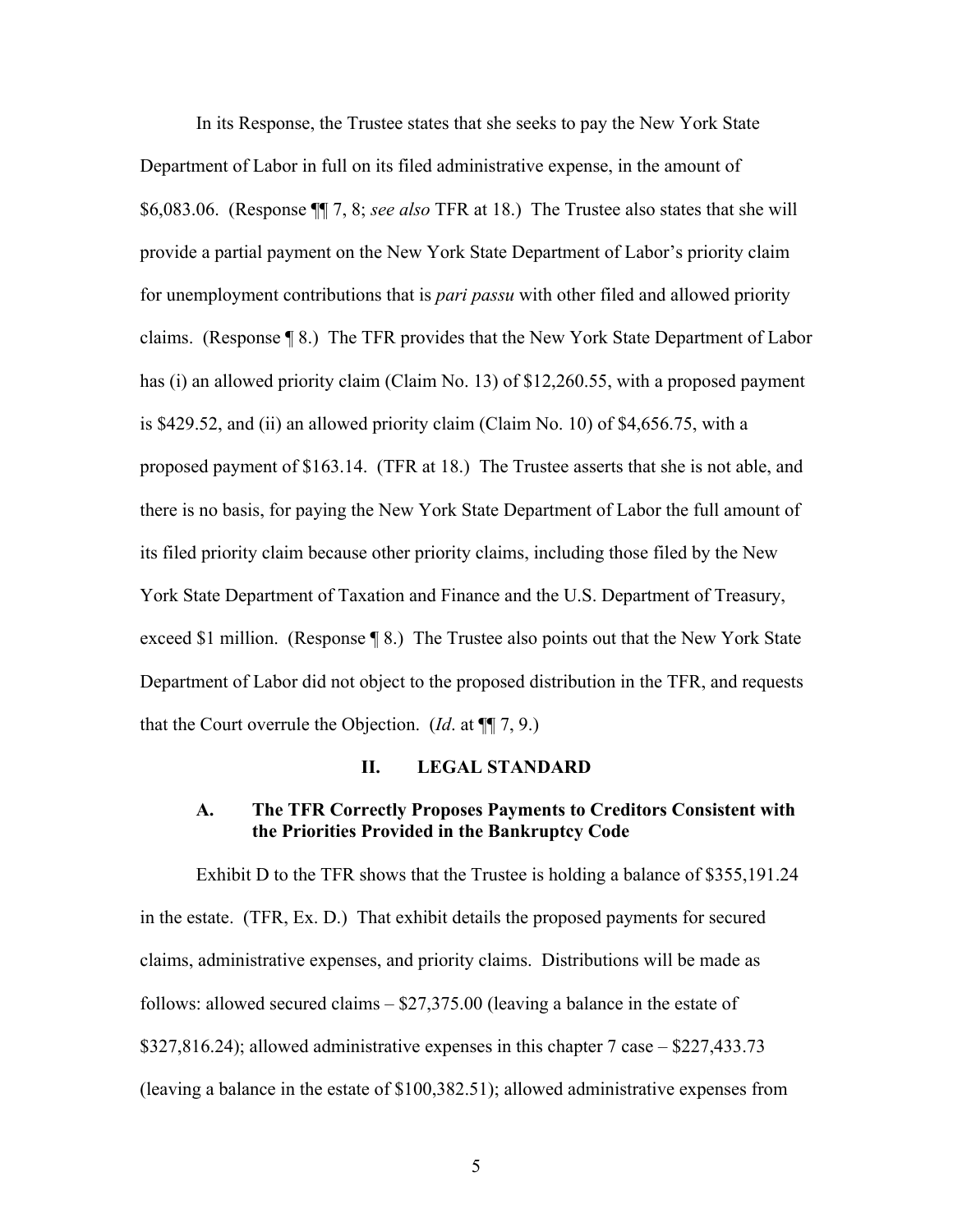the chapter 11 case before this case was converted to chapter  $7 - $55,416.29$  (leaving a balance available for distribution for priority claims of \$44,966.22). (*Id.*) The total of allowed priority claims is \$1,185,989.16, which will be paid *pari passu*. (*Id.*) The two allowed priority claims of the New York State Department of Labor total \$16,917.30, but because of the shortfall in funds available for distribution to priority creditors, the New York State Department of Labor will only receive a total of \$592.66. (*Id.*) The New York State Department of Labor's allowed priority claims are entitled to the same treatment as the other priority claims. The Objection provides no rationale why the New York State Department of Labor is entitled to better treatment than other priority claimants.

#### **B. The Trustee's Fees**

Section 326(a) of the Bankruptcy Code provides:

In a case under chapter 7 or 11, other than a case under subchapter V of chapter 11, the court may allow reasonable compensation under section 330 of this title of the trustee for the trustee's services, payable after the trustee renders such services, not to exceed 25 percent on the first \$5,000 or less, 10 percent on any amount in excess of \$5,000 but not in excess of \$50,000, 5 percent on any amount in excess of \$50,000 but not in excess of \$1,000,000, and reasonable compensation not to exceed 3 percent of such moneys in excess of \$1,000,000, upon all moneys disbursed or turned over in the case by the trustee to parties in interest, excluding the debtor, but including holders of secured claims.

11 U.S.C. § 326(a).

Before the Bankruptcy Abuse Prevention and Consumer Protection Act

("BAPCA"), chapter 7 trustee compensation under section  $326(a)$  was subject to the same

reasonableness review as other professionals under section 330(a)(3). COLLIER ON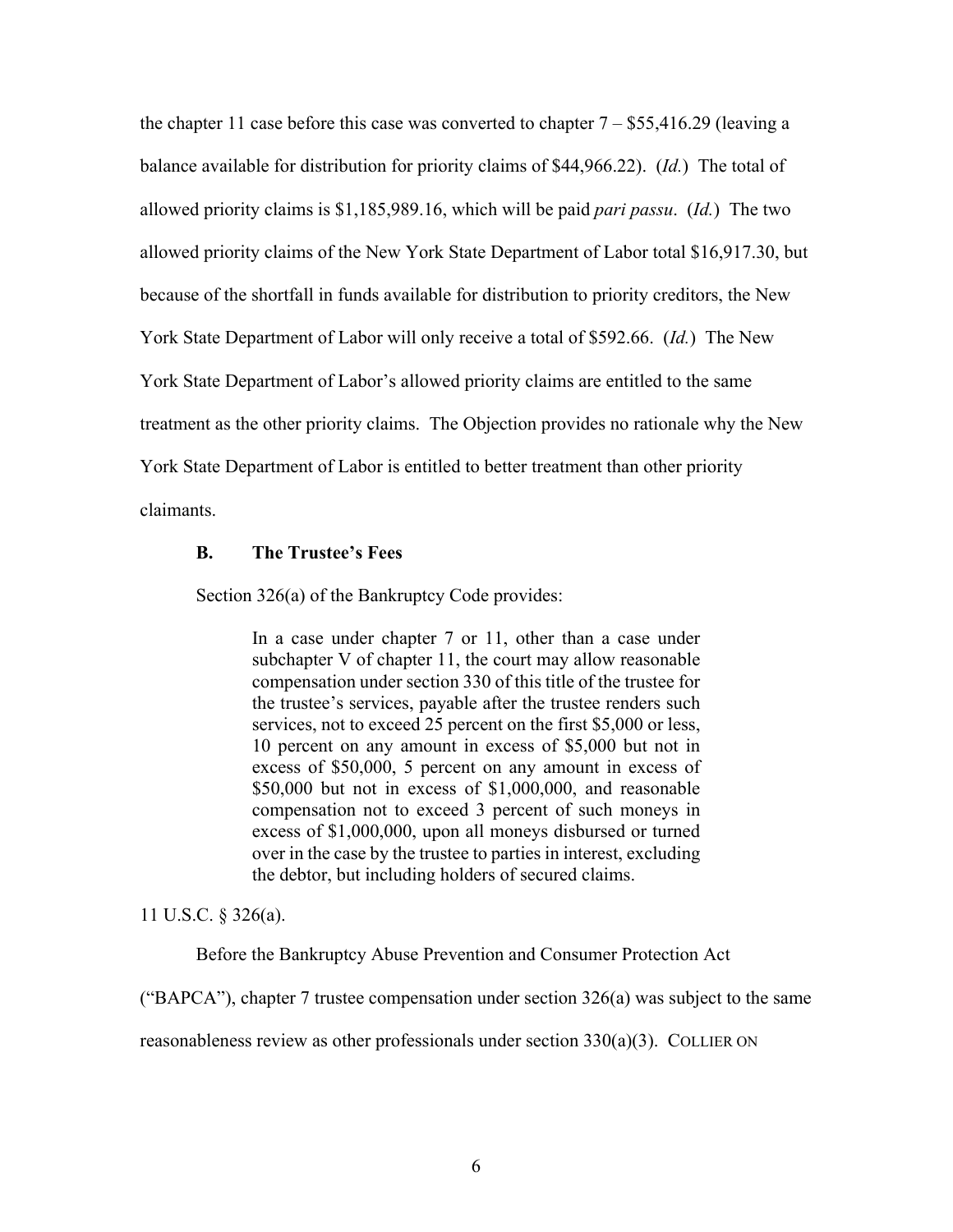BANKRUPTCY ¶ 330.02[1][a] (Richard Levin & Henry J. Sommer eds., 16th ed. 2022). After passage of BAPCPA, section 330(a)(7) of the Bankruptcy Code commands that:

> In determining the amount of reasonable compensation to be awarded to a trustee, the court shall treat compensation as a commission, based on section 326.

11 U.S.C. § 330(a)(7).

The majority of courts consider a chapter 7 trustee's fee calculated in compliance with section 326(a) presumptively reasonable and only subject to reduction in "rare" instances." *In re JFK Capital Holdings, L.L.C.*, 880 F.3d 747, 753 (5th Cir. 2018); *Mohns*, *Inc. v. Lanser*, 522 B.R. 594, 601 (E.D. Wis.), *aff'd sub nom. In re Wilson*, 796 F.3d 818 (7th Cir. 2015). Reaching this conclusion, courts consider that "[i]n removing Chapter 7 trustees from  $\S 330(a)(3)$  and directing courts to treat the trustee's compensation as a commission, Congress made clear that a trustee's compensation should be determined on the basis of a percentage, rather than on a factor-based assessment of the trustee's services." *Mohns*, 522 B.R. at 599. Therefore, section  $330(a)(7)$  is "best understood as a directive to simply apply the formula of § 326 in every case." *Id.*

Courts acknowledge that extraordinary circumstances may justify the reduction of a chapter 7 trustee commission calculated under section 326(a) on a case-by-case basis. 3 COLLIER ON BANKRUPTCY ¶ 326.02[1][a] (16th ed. 2022); *see In re Rowe*, 750 F.3d 392, 397 (4th Cir. 2014) ("It suffices to say that, with these broad parameters providing guidance, the bankruptcy courts will be required to make the determination of whether extraordinary circumstances exist in a Chapter 7 action on a case-by-case basis."). Extraordinary circumstances "include situations such as where the trustee's case administration falls below acceptable standards or where it appears a trustee has

7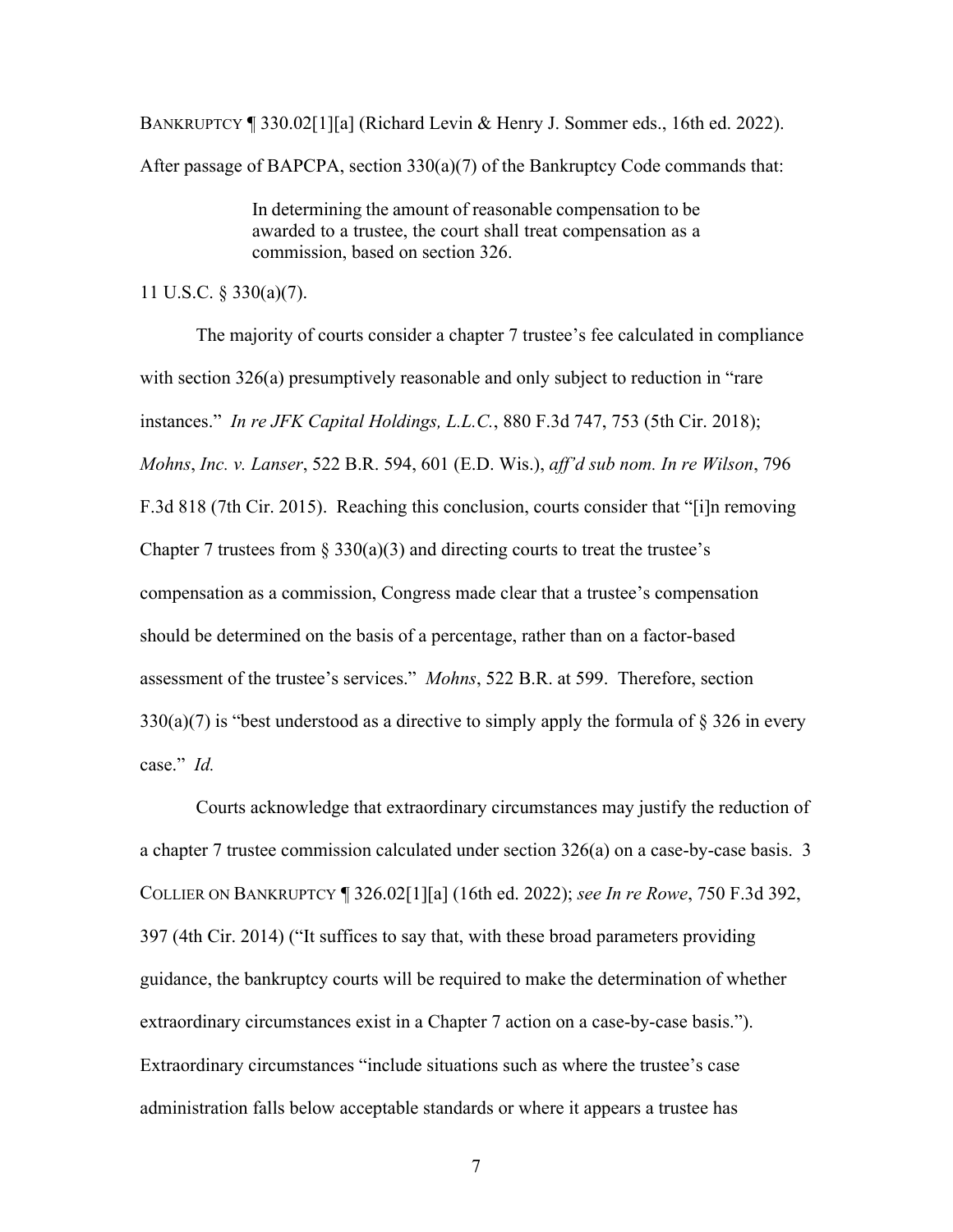delegated a substantial portion of his or her duties to an attorney or other professional."

*In re Rowe*, 750 F.3d at 397 (quoting 2 U.S. Trustee, Handbook for Chapter 7 Trustees

Ch. 2–1. at 39 (Apr. 2012)).

#### **C. Professional Fees**

The court may award fees to professionals under section 330 of the Bankruptcy

Code. Section 330 provides in relevant part:

After notice to the parties in interest and the United States Trustee and a hearing, and subject to sections 326, 328 and 329, the court may award . . .

(A) reasonable compensation for actual, necessary services rendered by the trustee, examiner, ombudsman, professional person, or attorney and by any paraprofessional person employed by any such person; and

(B) reimbursement for actual, necessary expenses.

11 U.S.C. § 330(a)(1).

Whether services are necessary is determined from the perspective of the time at which the services were rendered. 3 COLLIER ON BANKRUPTCY [330.03[1][b][iii] (16th ed. 2022). Services are "necessary" if they benefit the estate. *In re Keene Corp.*, 205 B.R. 690, 696 (Bankr. S.D.N.Y. 1997). The test considers whether services provided were "reasonably likely to benefit the estate" and is objective, asking "what services a reasonable lawyer or legal firm would have performed in the same circumstances." *In re Ames Dept. Stores, Inc.*, 76 F.3d 66, 72 (2d Cir. 1996), *abrogated on other grounds by Lamie v. U.S. Tr.*, 540 U.S. 526 (2004) (citing *In the Matter of Taxman Clothing Co.*, 49 F.3d 310, 315 (7th Cir.1995)). The court "may reduce or disallow a request if the underlying services conferred no real benefit on the estate." *In re Keene Corp.*, 205 B.R. at 696. The court may also reduce compensation if the request is based on incomplete or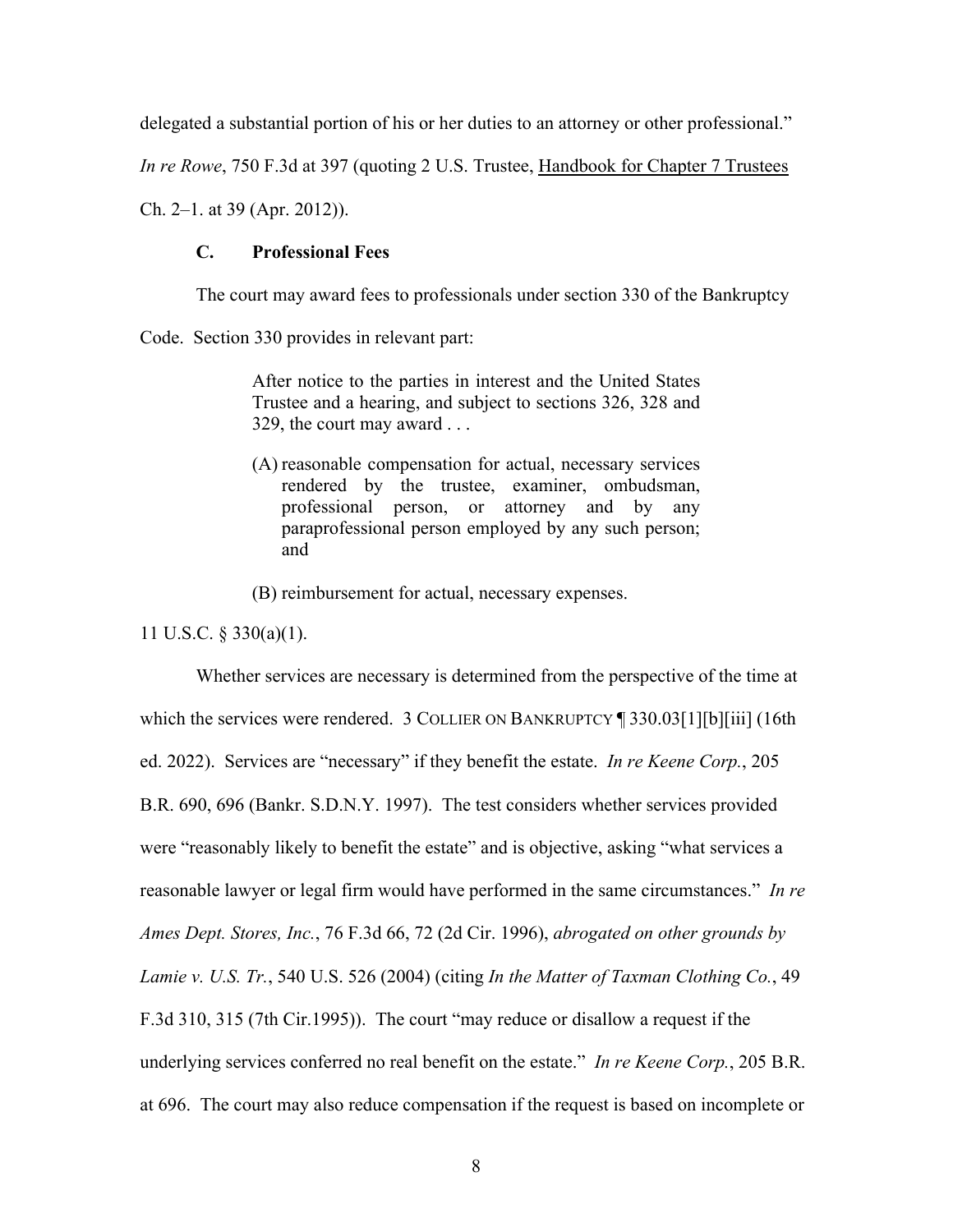inaccurate time records. *See In re Hamilton Hardware Co.*, 11 B.R. 326, 330 (Bankr. E.D. Mich. 1981) (denying an application seeking additional attorney's fees where the "time records submitted by counsel [did] not meet test of adequacy").

Courts may award fees for time spent preparing a fee application "based on the level and skill reasonably required to prepare the application." 11 U.S.C. § 330(a)(6). "It is proper . . . for the bankruptcy court to examine the amount and value of the time spent preparing the [fee] application, and reasonable limits may be placed on compensation for such work." *In re Mesa Air Grp.*, *Inc.*, 449 B.R. 441, 445 (Bankr. S.D.N.Y. 2011) (quoting *In re Bennett Funding Grp.*, *Inc.*, 213 B.R. 234, 249 (Bankr. N.D.N.Y. 1997)). While there is no clear-cut cap on the permissible amount charged for the preparation of fee applications, "the 3–5% range is a useful metric." *In re Mesa Air Grp., Inc.*, 449 B.R. at 445.

Fee applications must also comply with Bankruptcy Rule 2016, which requires "a detailed statement of (1) the services rendered, time expended and expenses incurred, and (2) the amounts requested." FED. R. BANKR. P. 2016. Bankruptcy Rule 2016 also requires disclosure of any payments previously made to the applicant and of the existence of any compensation agreement between the applicant, their client and any third party who will share the compensation. *Id.* In addition, fee applications must comply with the *Amended Guidelines for Fees and Disbursements for Professionals in Southern District of New York Bankruptcy Cases* ("General Order M-447," *available at* https://www.nysb.uscourts.gov/sites/default/files/m447.pdf). General Order M-447 requires certifications by the professional responsible for compliance with the Guidelines that the fee application has been read, that the application and the fees therein comply

9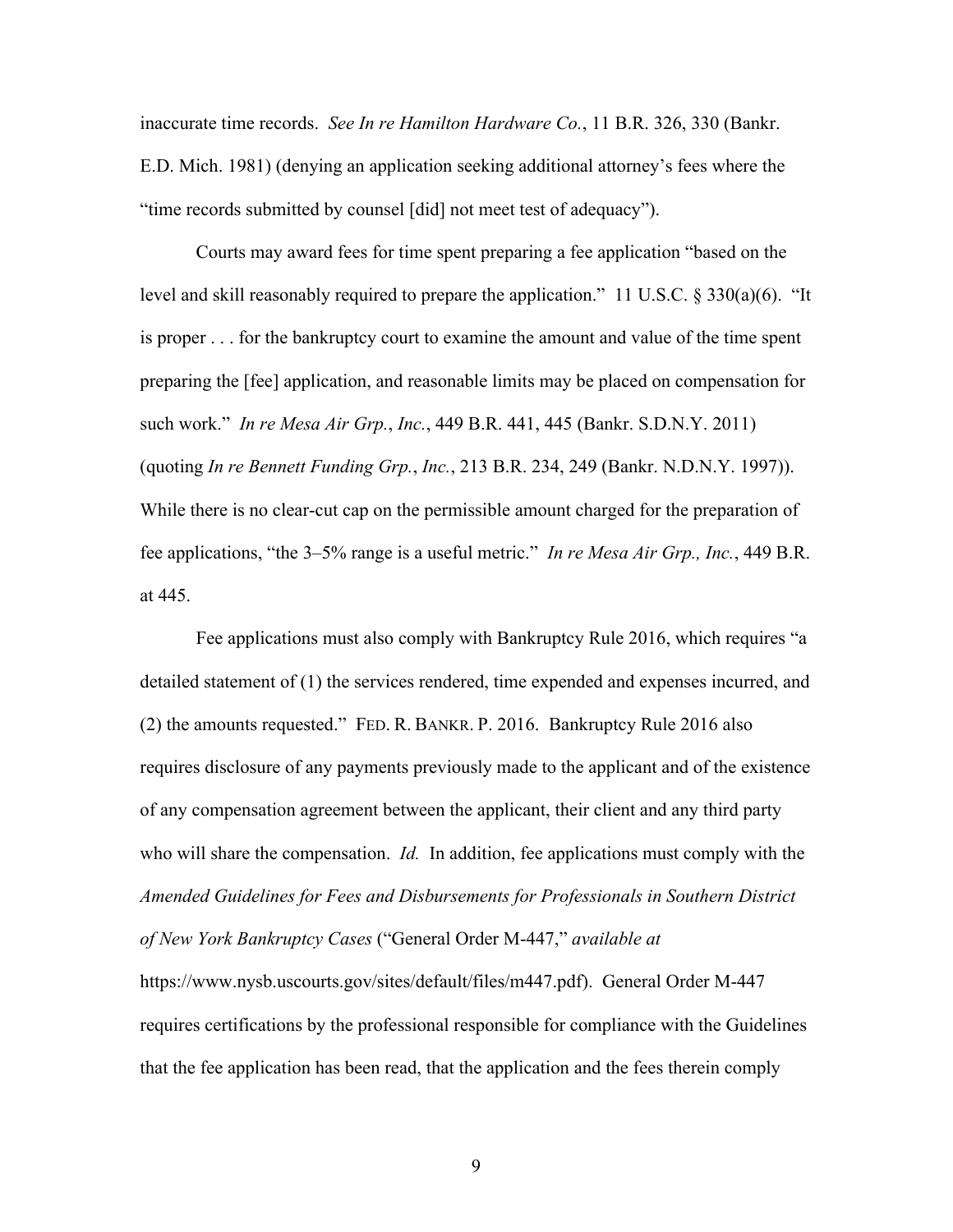with the Guidelines, that the fees are billed at rates customary to the applicant and generally accepted by the applicant's clients and that the applicant does not make a profit on the service provided. *Id.* at 5. General Order M-447 also establish maximums of \$0.10 per page for photocopies (or cost, whichever amount is lower); limits on meals to \$20 per person, and for meals earlier than 8:00 p.m., reimbursement only if there is an additional  $1 \frac{1}{2}$  hours of work expended after the dinner; and limits on overtime expenses for non-professional and paraprofessional staff unless fully explained and justified, which should include an indication that services were absolutely necessary. *Id*. at 6.

#### **III. DISCUSSION**

### **A. The Objection Is Overruled**

The Objection requests that the Court amend the proposed settlement in favor of paying the New York State Department of Labor's claims in full. But there is no "settlement" here. Distributions will be made strictly in accordance with the Bankruptcy Code priority scheme. The Trustee explains that, after paying the secured claims and administrative expenses in full, there are insufficient funds to pay in full the priority claims in this case. (Trustee's Narrative ¶ 3; Response ¶ 8.) The TFR provides that the New York State Department of Labor's priority claims will receive payment that is approximately 3.5% of the amount of its allowed claim, which is *pari passu* with the recoveries for the similar priority claims of the New York State Department of Taxation & Finance and the Department of the Treasury. (TFR at 18; Response ¶ 8.) These proposed distributions comply with section 726(b) of the Bankruptcy Code which "makes clear that distribution to § 507 priority creditors shall be made pro rata amongst creditors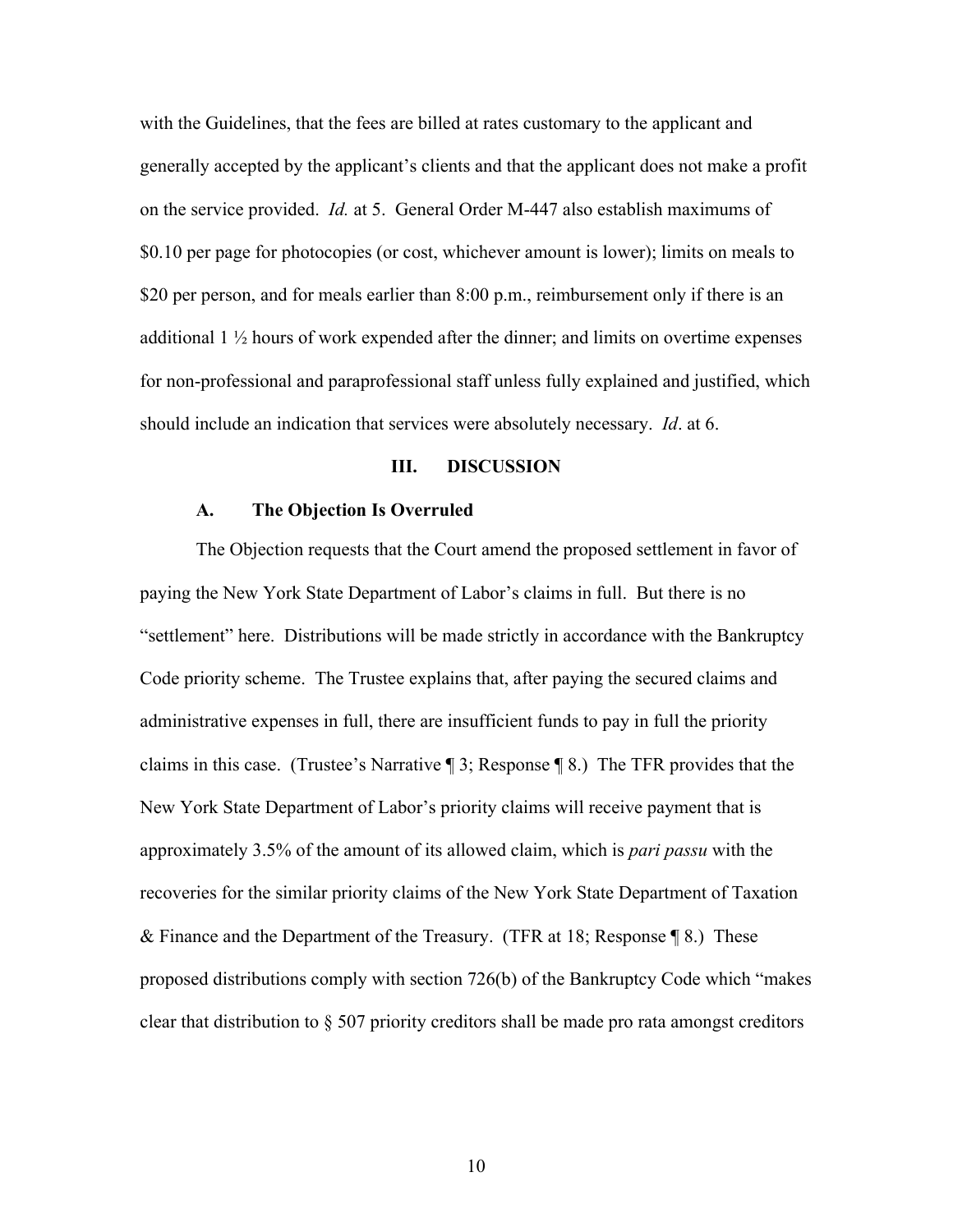within the same priority tier." *In re Headlee Mgmt. Corp.*, 519 B.R. 452, 456 (Bankr. S.D.N.Y. 2014); *see also* 11 U.S.C. 726(b).2

Therefore, the Objection is **OVERRULED** and the TFR is **APPROVED**.

#### **B. The Trustee's Commission Is Approved**

The Trustee seeks approval of her first and final application for allowance and payment of commissions pursuant to sections 326 and 330 of the Bankruptcy Code. The Trustee has not received any payments for compensation or expenses previously in this case. (Trustee's Commission at 1.) The Trustee seeks a commission of \$21,231.69 and \$0.00 in expenses. The Trustee calculated her commission pursuant to section 326(a) of the Bankruptcy Code as follows:

2 11 U.S.C. 726(b) provides:

11 U.S.C. § 726.

<sup>(</sup>b) Payment on claims of a kind specified in paragraph  $(1)$ ,  $(2)$ ,  $(3)$ ,  $(4)$ ,  $(5)$ ,  $(6)$ , (7), (8), (9), or (10) of section 507(a) of this title, or in paragraph (2), (3), (4), or (5) of subsection (a) of this section, shall be made pro rata among claims of the kind specified in each such particular paragraph, except that in a case that has been converted to this chapter under section 1112, 1208, or 1307 of this title, a claim allowed under section 503(b) of this title incurred under this chapter after such conversion has priority over a claim allowed under section 503(b) of this title incurred under any other chapter of this title or under this chapter before such conversion and over any expenses of a custodian superseded under section 543 of this title.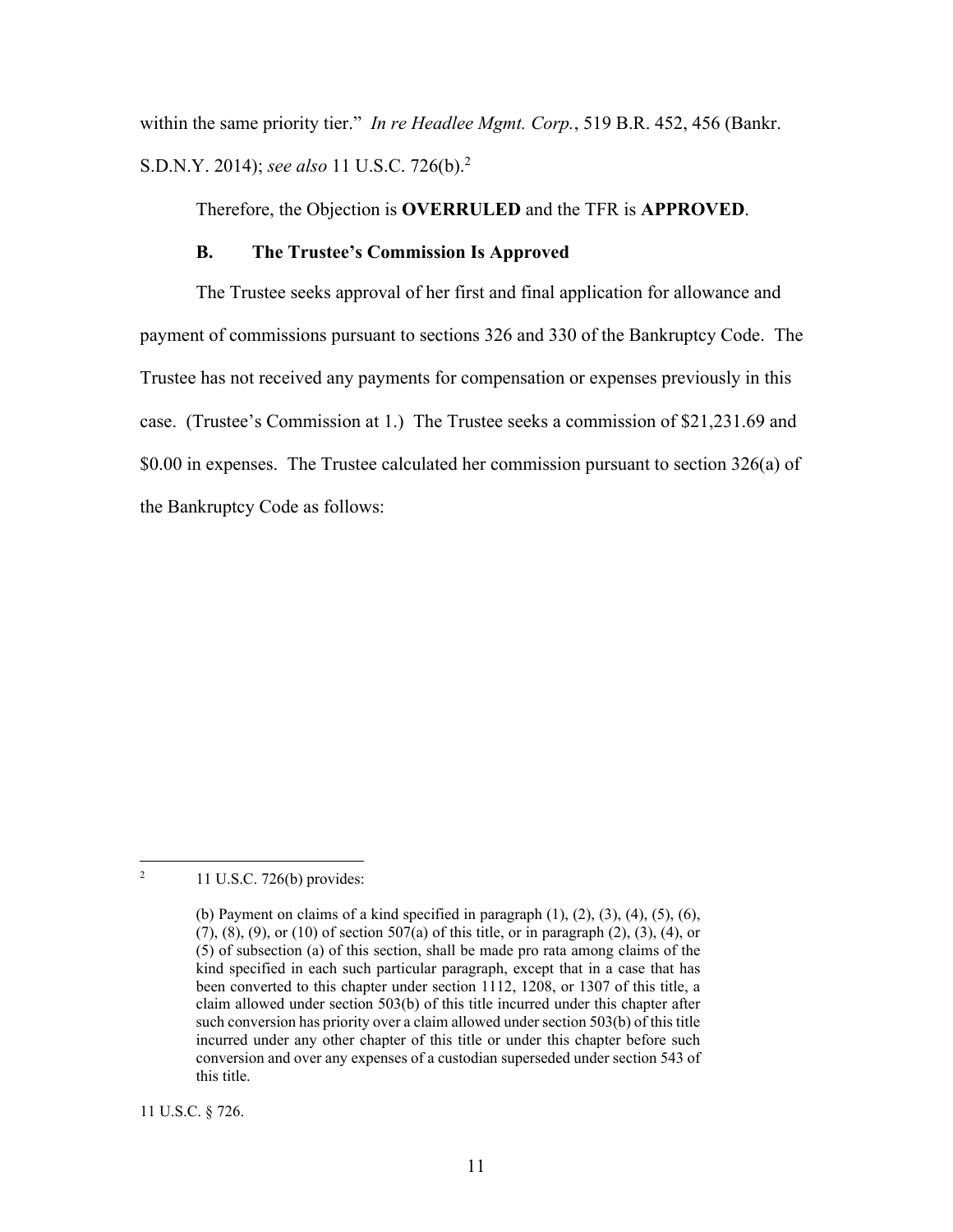| 19-10915-mg                        | Doc 154-3 Filed 01/05/22 Entered 01/05/22 16:03:41                                                                     |                                      |          | Chapter 7   |
|------------------------------------|------------------------------------------------------------------------------------------------------------------------|--------------------------------------|----------|-------------|
| Printed: 11/23/21                  | Trustee Commission  Pq 1 of 1                                                                                          |                                      |          | Page: 1     |
|                                    | <b>TRUSTEE'S COMPENSATION</b>                                                                                          |                                      |          |             |
| Debtor: H.T.O. Architect, PLLC     | Case No.: 19-10915                                                                                                     |                                      |          |             |
| <b>Computation of Compensation</b> |                                                                                                                        |                                      |          |             |
|                                    | Total disbursements to other than the debtor are:<br>Pursuant to 11 U.S.C. § 326, compensation is computed as follows: |                                      |          | 359,633.73  |
| 25% of First \$5000                |                                                                                                                        | 5,000,00                             | Ξ        | 1.250.00    |
| 10% of Next \$45,000               |                                                                                                                        | 45,000.00                            | ≕        | 4,500.00    |
| 5% of Next \$950,000               |                                                                                                                        | 309,633.73                           | ⊟        | 15,481.69   |
| 3% of Balance                      |                                                                                                                        | 0.00                                 | $\equiv$ | 0.00        |
|                                    |                                                                                                                        | <b>Calculated Compensation:</b>      |          | \$21,231.69 |
|                                    | 0.00                                                                                                                   |                                      |          |             |
|                                    | \$21,231.69                                                                                                            |                                      |          |             |
|                                    | 0.00                                                                                                                   |                                      |          |             |
|                                    |                                                                                                                        | <b>Total Compensation Requested:</b> |          | \$21,231.69 |
| <b>Trustee Expenses</b>            |                                                                                                                        |                                      |          |             |
|                                    |                                                                                                                        | <b>Calculated Expenses:</b>          |          | \$0.00      |
|                                    |                                                                                                                        | Less Adjustment:                     |          | 0.00        |
|                                    |                                                                                                                        | <b>Total Expenses:</b>               |          | \$0.00      |
|                                    |                                                                                                                        | <b>Less Previously Paid:</b>         |          | 0.00        |
|                                    |                                                                                                                        | <b>Total Expenses Requested:</b>     |          | \$0.00      |

(*Id.*)

The Trustee, upon her appointment, continued to prosecute and commence fraudulent conveyance and preference actions against entities which received voidable payments; this led to the estate recovering more than \$355,000. (Trustee's Narrative ¶ 2.) The Trustee seeks a commission within the limits of section 326(a). Therefore, the Trustee's Commission is **APPROVED**.

### **C. The C&D Application Is Approved**

C&D makes its first and final application for the allowance and compensation for professional fees in the amount of \$133,566.00 and expenses in the amount of \$3,827.97 for services rendered from January 13, 2020 through and including September 30, 2021. (C&D Application ¶ 17.) C&D worked 327.40 hours in connection with this chapter 7 case at a blended hourly rate, excluding paralegals and other professionals, of \$407.95. (*Id*. at ¶ 20.) The total amount billed was \$136,846.00; however, C&D voluntarily agreed to reduce its fees in connection with preparing the C&D Application to \$5,000, which, in addition to an agreement to not charge for certain services, resulted in the total fees requested being \$133,566.00. (*Id*. at ¶ 14.) C&D also states that the \$133,566.00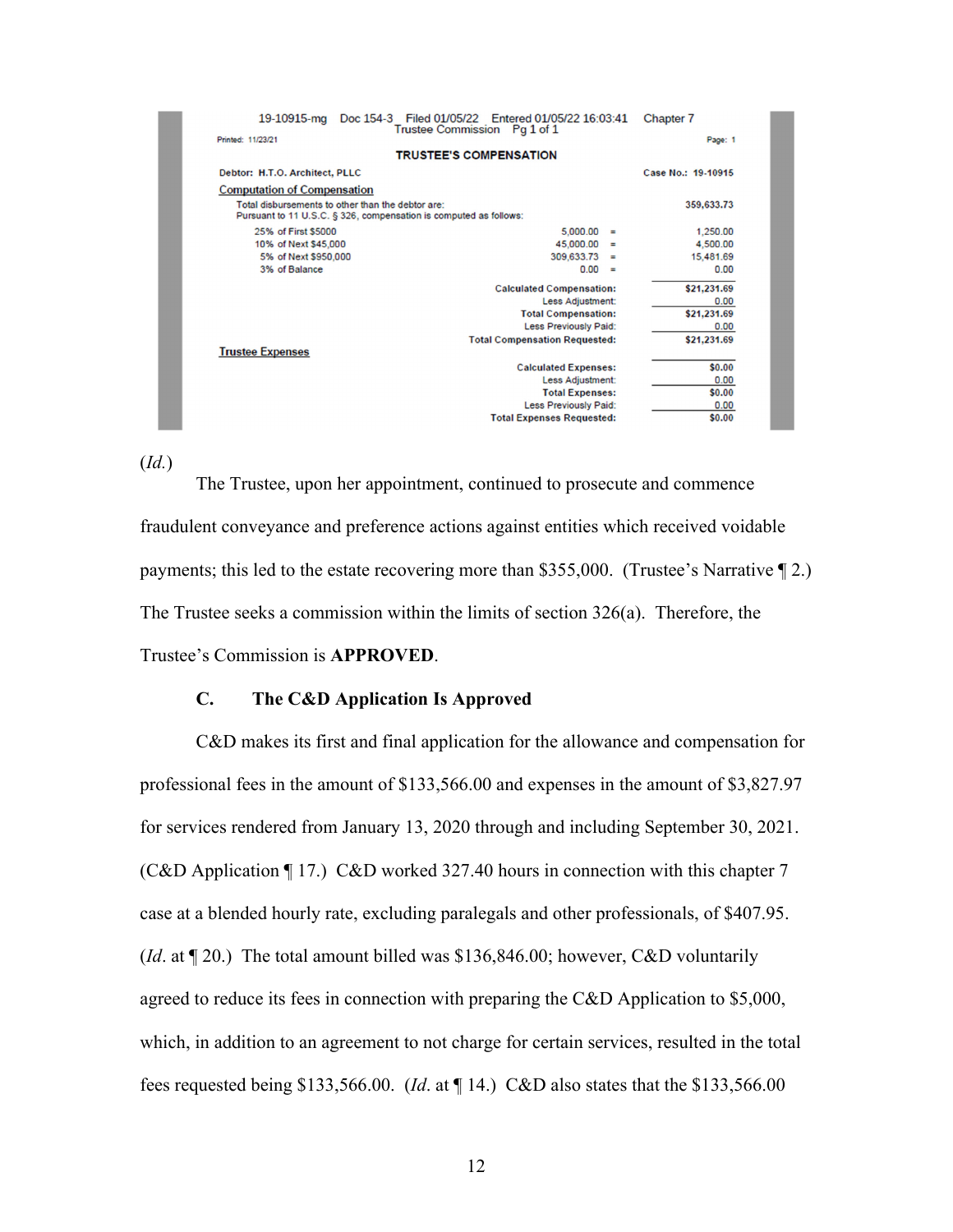does not include fees incurred for over 10 hours of services (or \$3,300) performed for the Trustee. (*Id.*) Additionally, C&D is not seeking fees incurred representing the Predecessor Trustee in the amount of over \$48,000. (*Id.* at ¶ 14 n.2.)

C&D's time was divided into the following project categories: 22.8 hours/\$5,120.50 for "General" (time spent reviewing and analyzing the Debtor's books and records, communications with the Trustee, and other miscellaneous tasks) (*id*. at ¶ 24); 32.4 hours/\$14,826.00 on Asset Analysis & Recovery (*id.* at ¶ 25); 6.0 hours/\$2,663.00 on Asset Disposition (*id.* at ¶ 26); 15.0 hours/\$6,710.50 on Case Administration (*id.* at ¶ 27); 5.40 hours/\$2,223.50 on Claims Administration and Objections (*id.* at ¶ 28);14.2 hours/\$5,858.00 on C&D and Other Retention Applications (*id.* at ¶ 29); 18.4 hours/\$5,000.00 on C&D/Other Fee Applications (*id.* at ¶¶ 30–31); and 213.10 hours/\$91,164.50 on Litigation (*id.* at ¶¶ 32–34).

C&D seeks to recover \$5,000 in fees for preparing its fee application, after its voluntary reduction. (*Id.* at  $\P$  30–31.) This amount represents approximately 3.74% of the overall fees requested, which is within the 3–5% range of reasonableness. The timekeeping records are detailed, with no block-billing or any other vague entries. The Court finds and concludes that the time records show that the requested fees are both necessary and reasonable. (C&D Application at 36–99.) Therefore, the fees requested by C&D are **APPROVED**.

The C&D Application details the following expenses: \$1,143.10 for copies; \$1,400.00 in Court Fees; \$19.67 for Delivery Services/Messenger telephone; \$111.47 for online research; \$1,008.73 on postage; and \$145.00 on other expenses. (*Id*. at 34.) Photocopies were appropriately charged at \$0.10 per copy and overall the expenses

13